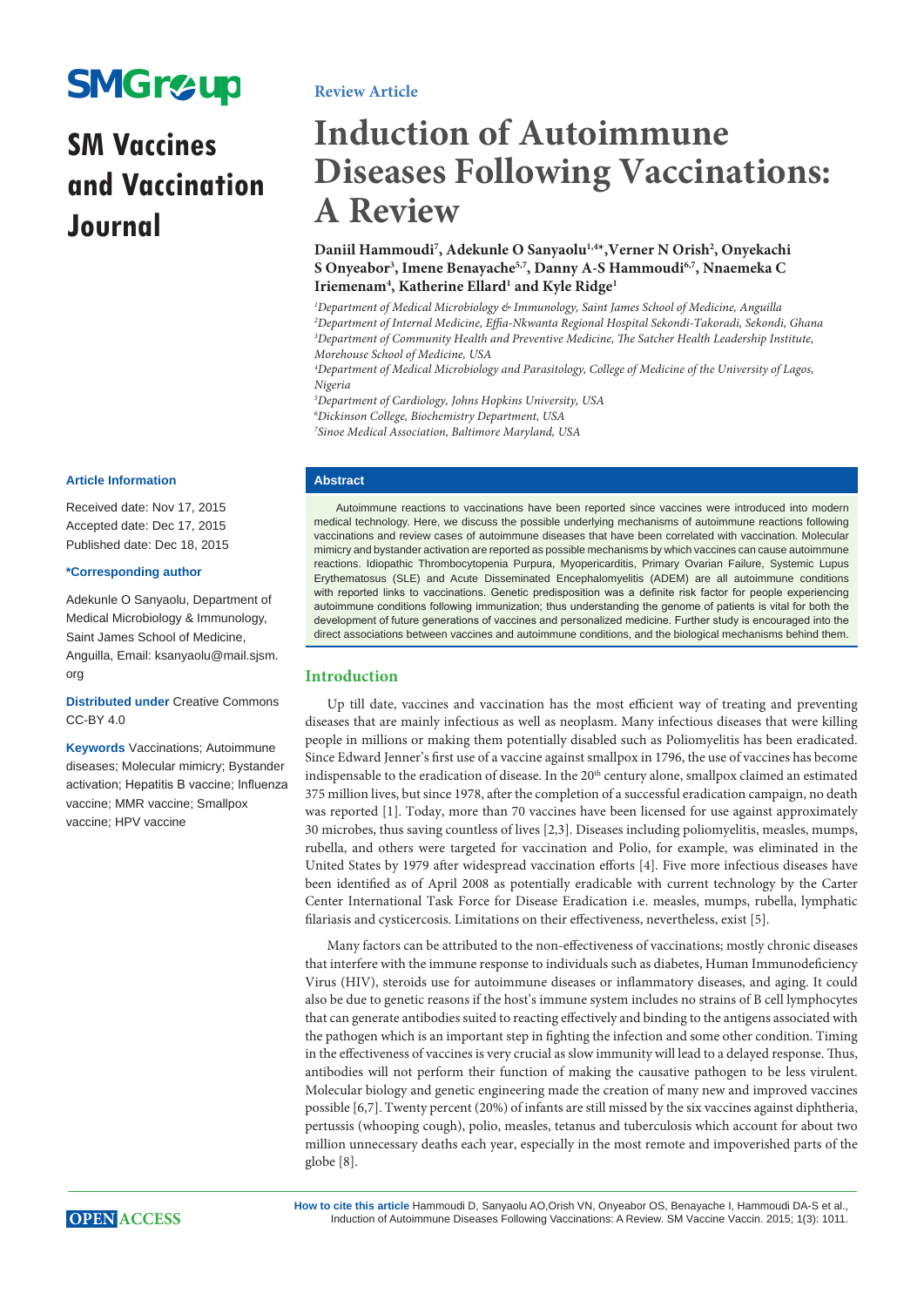#### **Brief definition of vaccines and vaccination**

Vaccination or immunization is the use of a vaccine to protect, boost and stimulate the immune system of an individual in order to develop adaptive immunity to a specific pathogen. A vaccine is a biological preparation that provides active acquired immunity to a particular disease mainly infectious. A vaccine typically contains an agent that resembles a disease-causing microorganism and is often made from weakened or killed forms of the microbe, its toxins or one of its surface proteins [9]. These vaccines might be contra indication in some patients or delayed in patients having fever. Based on this principle, the prophylactic effect of this modern medicine can be applied.

Beside the active vaccine itself, the following chemicals are commonly present in vaccine preparations [10]; (1) Aluminum salts or gels Adjuvants are added to promote an earlier, more potent response, and more persistent immune response for the vaccine, (2) Formaldehyde is used to inactivate bacterial products for toxoid vaccines, (3) Monosodium Glutamate (MSG) and 2-phenoxyethanol are used as stabilizers, (4) Thimerosal is a mercury-containing product; thus, it has been removed from most vaccines due to the controversy surrounding it [9-12]. Adjuvants which are compounds added to vaccines for enhancement of immunogenicity has several advantages that include dose sparing as well as induction of a more rapid broader and strong immune response; many have been approved, including aluminum salts, oil-in-water emulsions (MF59, AS03 and AF03), virosomes and AS04 [13].

Autoimmune reactions to vaccinations have been recorded since vaccines were introduced into modern medical technology. While extremely rare, some vaccines have been linked to an increased chance of an autoimmune reaction, and may be higher in predisposed patients. Here, we discuss the possible underlying mechanisms of autoimmune reactions following vaccinations, and review cases of autoimmune diseases that have been correlated with vaccination.

#### **Molecular Mimicry and Bystander Activation**

Molecular mimicry in itself is not sufficient to trigger autoimmune pathology, other factors intrinsic to infections, such as tissue damage and long-lasting inflammatory reaction, might be required as well. For example, a new Lyme disease vaccine contains an immunodominant epitope of the outer surface protein A of *Borrelia burgdorferi* that displays great homology to human lymphocyte function-associated antigen-1, an adhesion molecule of the 2 integrin family. Although this homology raised concern about the safety of this vaccine, there was no evidence for increased frequency of arthritis in individuals who received the Lyme vaccine [14].

The immune system has a tremendous potential for recognizing "self" cells and initiating an autoimmune condition. However, it has many checks and balances that help prevent autoimmunity; for example, IL-10, and T-regulatory cells. The same checks and balances help limit the cell mimicry and immune cell auto-reactivity following vaccination [14].

Bystander activation represents a second mechanism that has been theorized in an effort to explain autoimmune disease development through vaccination. In bystander activation, microbial infection causes the release of sequestered self-antigens from host tissue.

Released antigens from infected tissue activate antigen-presenting cells (APCs) to both secrete cytokines and activate dormant autoreactive T-helper cells. These auto-reactive T cells, along with macrophages, secrete cytokines, and an additive effect results in local inflammation and the recruitment of additional T-helper cells [14]. This mechanism has primarily gained support through the study of animal models.

One case in point is encephalomyelitis induced in mice by Theiler's murine encephalomyelitis virus [15]. In this study, Miller, *et al.* demonstrated that epitope spreading and molecular mimicry both lead to auto-reactive T cell induction and subsequent inflammation and tissue damage.

One of the bases for autoimmune conditions is cellular mimicry. Similarities between epitopes on pathogens and epitopes on host cells are such that immune cells can share specificity with both pathogens and host cells, and thus have the potential to cause autoimmune conditions. "Molecular mimicry is based on the structural similarity between micro-organisms and host antigens, such as either the epitopes recognized by anti-group A beta-haemolytic *Streptococcus* antibodies cross reacting with heart tissue host antigens in rheumatic fever or the produced monoclonal antibodies to measles and herpes viruses cross reacting with self-proteins" [16]. Autoimmune conditions are complex, and the presence of cellular mimicry does not guarantee the clinical manifestations of autoimmune conditions. "For an autoimmune event to occur, it is necessary to satisfy additional pre-conditions, including the presence of stimulating cytokines in order to activate a critical mass of auto-reactive clones as well as lack of effective regulatory mechanisms" [16].

Many autoimmune conditions have been associated with infectious disease: rheumatic fever, Guillain-Barre syndrome, poststreptococcal glomerulonephritis, multiple sclerosis, post *Neisseria* arthritis and idiopathic thrombocytopenia purpura to name a few. It is interesting to consider that if infectious agents can generate this autoimmune response, vaccines can generate similar autoimmune responses. Vaccines have specific and similar antigenicity to the pathogen being inoculated against, and therefore the immune cells generated by vaccination are similar to the immune cells that would be generated by the natural pathogen. If the natural pathogen stimulates immune cells that are reactive against host cells, then theoretically the immune cells generated by the vaccine for that pathogen will share the same auto-reactivity. Salemi and D'Amelio conducted a literature review from which they concluded several vaccines do have associations with autoimmune conditions: post-1976 swine influenza vaccine and Guillain-Barre syndrome, Measles Mumps Rubella (MMR) vaccine causing idiopathic thrombocytopenia purpura, and smallpox vaccine causing myopericarditis have all been recorded in theliterature [16].

Although they documented associations between certain vaccines and certain autoimmune conditions Salemi and D'Amelio suggested the need for larger epidemiological analysis to determine the significance of these associations [16]. The frequency of autoimmunity associated with vaccine is far lower than the autoimmunity associated with actual natural occurring infection. Salemi and D'Amelio concluded that because the cost effectiveness of vaccines, and the fact that the benefits of vaccines outweigh the chances of causing autoimmunity, it is important to aggressively develop and promote vaccination programs [16].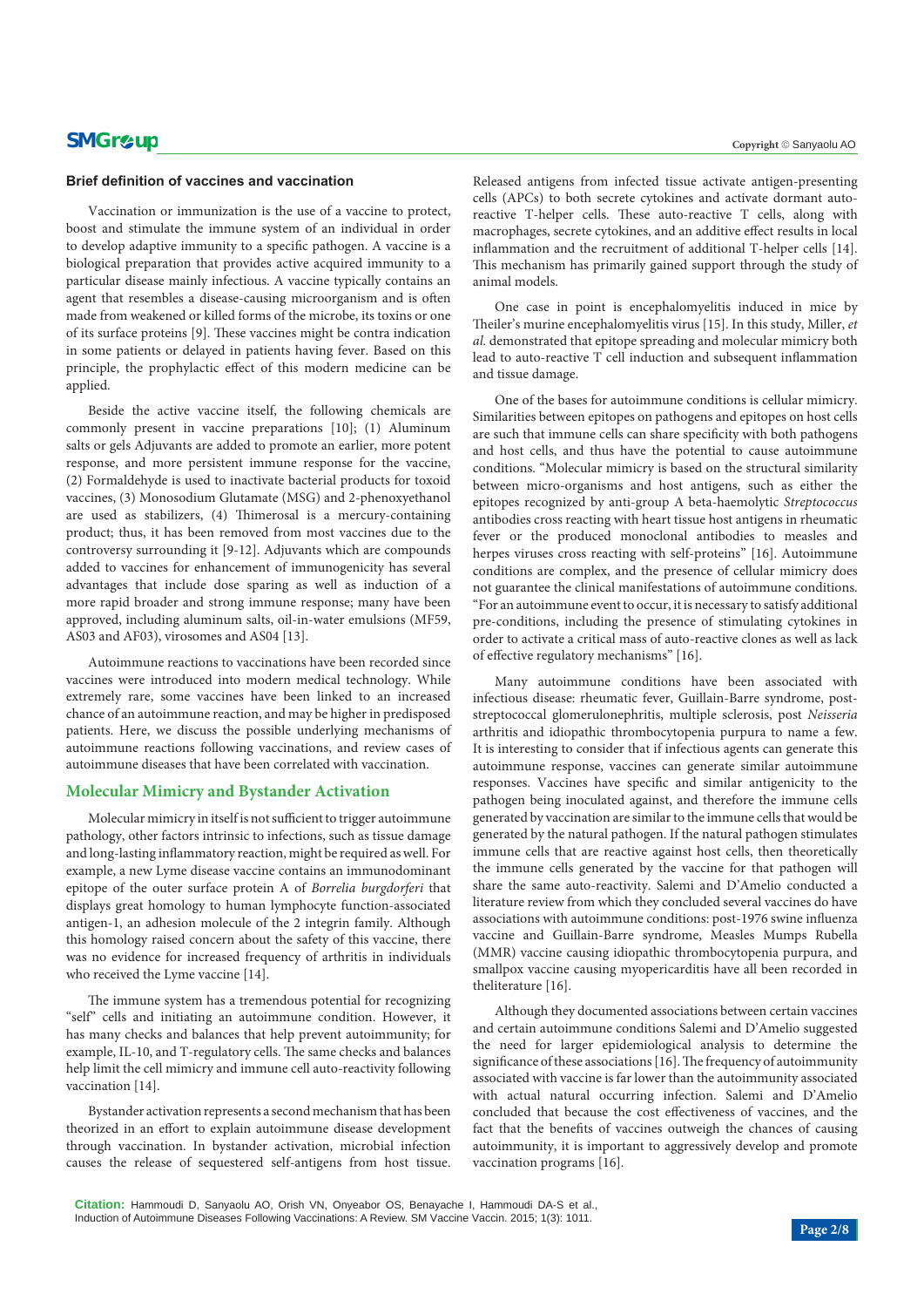### **SMGr** $\mathcal{L}$ **up** Copyright © Sanyaolu AO

Adjuvants are not immunogenic themselves but are frequently added to vaccines to initiate the immune response to vaccine, as well as to boost the immune response to the vaccine. Aluminum hydroxide is a common adjuvant. They can act as a depot for the vaccine antigen slowly presenting the antigen to the immune system over a long period of time preventing the immune system from clearing the adjuvant and vaccine rapidly. Also, adjuvants can direct the vaccine towards initiating a specific T-cell response or a B-cell response. Basically, adjuvants help bring about the critical mass of immune cells that are needed to have an autoimmune response.

The immune system has a tremendous potential for recognizing "self" cells and initiating an autoimmune condition. However, it has many checks and balances that help prevent autoimmunity; for example, IL-10, and T-regulatory cells. The same checks and balances help limit the cell mimicry and immune cell auto-reactivity following vaccination [14].

Bystander activation was also displayed with Horwitz and colleagues (1998) on their study of type 1 diabetes induced by Coxsackie B4 virus. Here, Coxsackie virus infection lead to direct inflammation, tissue damage, release of sequestered islet antigens and the stimulation of resting auto-reactive T cells [17].

### **Hepatitis B Vaccine and Autoimmunity**

Bogdanos and colleagues have demonstrated that there are significant antigenic similarities between the hepatitis B surface antigen (HBsAg) and specific myelin antigens [18]. They have also demonstrated, using ELISA techniques, that antibodies formed on hepatitis B surface antigen, through vaccination, will sometimes cross react with the antigens on myelin which resemble the hepatitis B surface antigen. However, although there is immune cell mimicry, the cross reactivity does not appear to result in long term autoimmune pathogenesis [18]. In fact, it appears that the cross reactivity found between hepatitis surface antigen and myelin antigens actually has some therapeutic benefits as opposed to pathogenesis; people who had autoimmune reactions to their host myelin before vaccination demonstrated a regression in the auto-reactivity to their host myelin post hepatitis B vaccine resulting from a developed tolerance to the self-recognizing immune cells. Such mechanisms could potentially be of benefit in patients with multiple sclerosis in whom Hepatitis B Virus (HBV) vaccination or immunomodulatory treatment with HBsAg mimics as altered peptide ligand might contribute to restoration of tolerance towards myelin antigens [18]. This is most likely due to the viral components of the vaccine and in particular the self-mimicking HBsAg sequences playing a role as altered peptide ligand, i.e. representing sequences unable to induce cross-reactive responses but able to promote tolerance to a given auto-epitope.

#### **Influenza Vaccine and Guillain-Barre Syndrome**

Guillain-Barre Syndrome (GBS) is a rare autoimmune disorder that targets nerve cells, causing acute flaccid paralysis with bilateral limb paresis and hyporeflexia/areflexia. Most often, GBS occurs days to weeks following gastrointestinal or respiratory infections. The bacterium Campylobacter *jejuni* is linked with approximately 20-30% of all cases of GBS [19]. Influenza, although less common than C. *jejuni,* can also act as a trigger of GBS, with *Haemophilus influenzae* most commonly causing GBS. While respiratory or microbial infection followed by GBS is rare, with a recorded incidence rate of 0.6-4/100,000 person/year worldwide [20]. GBS remains the most common cause of acute flaccid paralysis worldwide. GBS can be devastating, and its outlook differs from patient to patient. Onset may take days to weeks, but recovery can vary in length, anywhere from a few weeks to few years. Thirty percent (30%) of patients affected by GBS have residual weakness three years following onset. While the majority of patients will recover, GBS can be fatal [21]. Recovery rates were adversely affected by increasing age and disease severity [21-24]. Overall mortality rates of GBS vary from study to study, but have been reported as high as 18% [25]. Over the years, GBS has been associated with different vaccines, including rabies, polio, tetanus, Bacillus Calmette-Guerin (BCG), smallpox, mumps, rubella, Hepatitis B, and diphtheria [26]. The most notorious, however, is the association of GBS and the influenza vaccine. In 1976, clusters of reports of GBS following the A/New Jersey influenza vaccinations raised alarms and caused the suspension of the National Influenza Immunization Program, an initiative put forth to vaccinate the entire adult population and at-risk children in the United States. Following 35 million vaccinations, clusters of GBS in influenza vaccine recipients began appearing, prompting active surveillance across all states and territories. Investigations revealed a relative risk ratio of 7.6 for recipients over the age of 18 years when compared with unvaccinated persons [27-29]. A total of 1068 cases of GBS were reported between October 1st, 1976 to January 31st, 1977, with 532 of these having recently received the A/New Jersey Influenza vaccination and an additional 8 having an unknown vaccination status. From October 3<sup>rd</sup>, 1976 to December 18<sup>th</sup>, 1976, the attributable risk for the population was 9.5 cases per million vaccines, with a peak onset of GBS 2-3 weeks following vaccination [27-29].

Controversy has surrounded the relation of the 1976 swine flu vaccine and GBS, as those carrying out the diagnosis may not have had specific clinical training in the diagnosis of GBS. Physicians may have been biased to diagnose GBS among vaccines, copies of medical records of GBS-diagnosed patients were not obtained (instead, abstract forms were filled out), screening by the Center for Disease Control & Prevention (CDC) to accept or reject abstract forms on patients have been questioned, and other people receiving the swine flu vaccination did not have an increase in GBS reports [30]. Safranek and colleagues readdressed some of these concerns, using a group of clinical neurologists to review in blinded fashion patient records obtained by CDC in 1976 [29]. Their reassessments have suggested that there was an increased risk of developing GBS during the five to six weeks following vaccination [30].

More recently, monitoring GBS risk following influenza A (H1N1) in 2009 was considered a public health priority, with a number of surveillance systems in place [20].

#### **MMR vaccine and Idiopathic Thrombocytopenia (ITP)**

Another confirmed autoimmune adverse effect associated with vaccination is the induction of idiopathic thrombocytopenia (ITP, also known as immune thrombocytopenia) following the Measles-Mumps Rubella (MMR) vaccination [4,15,31-33]. ITP is an autoimmune condition, clinically defined as having a platelet count of less than 100,000 platelets per microliter and the production of immunoglobulin G autoantibodies against platelet surface glycoproteins IIb-IIIa. Often diagnosed by a Complete Blood Count (CBC), ITP exists as two distinct clinical syndromes: acute ITP in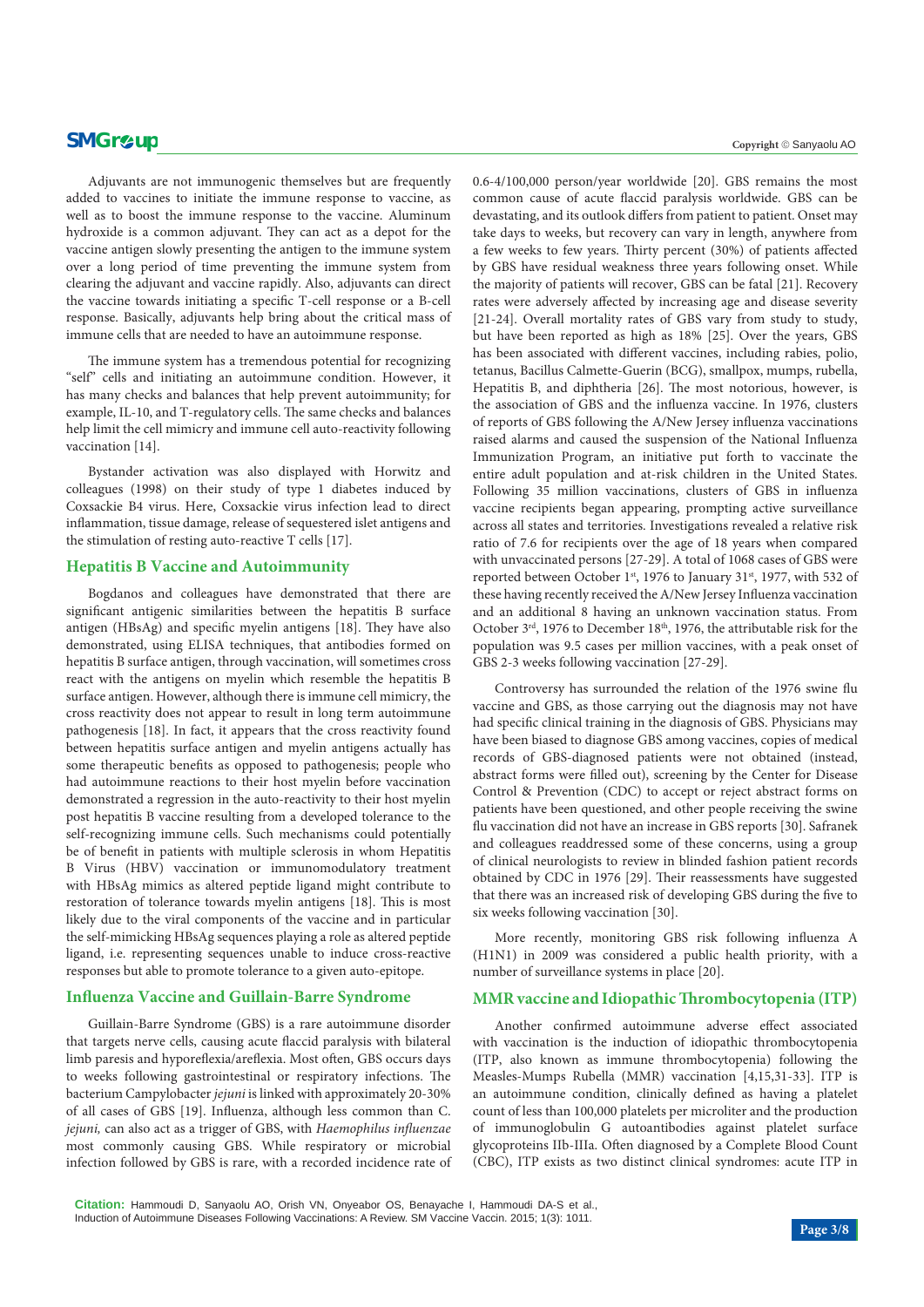children, often following infection and resolving spontaneously within two months, or chronic ITP in adults, which persists longer than 6 months and has no known cause [34].

ITP risk following the MMR vaccine is seen highest in children ages 12 months-19 months, which is when children would normally be receiving the MMR vaccine as per the immunization schedule recommendations put out by the CDC in 2014. In one study, Rinaldi and colleagues recorded an Incidence Rate Ratio (IRR) of 5.48, (1.61- 18.64, p < 0.006) [34]. When given with other vaccines at the same time, the incidence increased. A similar study recorded 107 cases of vaccine-related ITP (77 of them linked to the MMR vaccine) between 1992 and 2010, with an overall reported frequency of ITP following MMR vaccine to be approximately 1 in 30,000 children [35].

Other vaccines have also been reported to contain elevated risks of ITP following vaccination [36]. A significantly elevated risk of ITP has been noted following hepatitis A vaccinations in children/ adolescents between the ages of 7-17 years [36]. A significantly elevated risk has also been recorded for the varicella vaccine [35], and tetanus-diphtheria- acellular pertussis vaccine for adolescents aged 11-17 years [36].

Variation exists between the pathogenetic process of ITP, with CD8+ and CD4+ T-cell mediated responses both being linked to ITP. One common mechanism is through the release of interleukin (IL)-2 from platelets and subsequent activation of CD4+ T cells against glycoprotein (GP) IIb-IIIa present on activated platelets. Autoantibodies against GPIIb-IIIa, GPIa-IIa and GPIV have also been reported using immunoprecipitation, immunoblotting and antigen-capture techniques [37]. Patients with ITP display antiplatelet antibodies approximately four-eight weeks following infection or immunization.

Some cases that were negative for antiplatelet antibodies are believed to occur through an alternate mechanism. Here, complementary T cell immune-mediated destruction or the reduction in the formation of platelets is suspected [38]. With presentation of glycoprotein antigens to APCs, autoantibody generation is stimulated and ITP can occur [39].While the link between ITP and vaccinations is present in young age group, especially in children ages 12 months-19 months receiving the MMR vaccine, overall, one must keep in mind that infections are much more likely to trigger the onset of ITP. This is a classic case of weighing the risks versus benefits in the current debate surrounding vaccine safety.

#### **Myopericarditis Following Smallpox Vaccination**

Once a devastating disease, smallpox has essentially been eradicated from the western world following the discovery of its vaccine. While numerous changes have been made to the smallpox vaccine, current vaccines utilize the vaccinia virus, a poxvirus belonging to the same subfamily Chordopoxvirinae, genus Orthopoxvirus [40]. Vaccination programs for children ended in 1972 (for military personnel, vaccinations ceased in 1990), after the disease was eradicated [41]. Over the years, growing concern over the use of the Variola virus in a bioterrorism attack has led to the vaccination of military recruits in 2002 against the virus, and has recently been extended to health care and public health workers.

The smallpox-vaccine, while generally safe, has been linked to adverse effects, some of which are fatal. Most notably, the association of myopericarditis following administration of the smallpox vaccine has been recorded throughout the literature, with 7 fatal and 56 nonfatal post-vaccine myocarditis reported cases occurring between the 1950s and 1960s [42,43].

Myopericarditis is the inflammation of both myocardial and pericardial heart muscle. The spectrum of myocardial and pericardial involvement differs from case to case, often presenting clinically as pericarditis with some degree of myocardial involvement. Three mechanisms have been suggested to cause myopericarditis: idiopathic, infectious and immune-mediated [44]. While the exact causes of myopericarditis remain unclear, viral infections are thought to be one of the most common causes [45-48].

In 2011, Sharma presented a case report of two otherwise healthy individuals with vaccine-linked myopericarditis [49]. The first individual, a 27 year old male, presented with sudden sharp chest pain two weeks after receiving the smallpox vaccine. Troponin and creatinine kinase levels were elevated, and a diagnosis of myopericarditis was made [49]. He had no underlying conditions, and his family history for cardiovascular disease was negative. A second male, 41 years old, presented 10 days following smallpox immunization with dull chest pain, reduced exercise tolerance and night sweats. Troponin levels were elevated, and he was diagnosed with myopericarditis. He was determined to have minimal (nonsignificant) coronary artery disease, but was otherwise healthy. Both individuals were military soldiers.

Overall, the smallpox vaccine initiative that the United States military began in 2002 resulted in 67 cases of acute myopericarditis [50,51]. Smallpox vaccinations were offered to health care and public health workers, resulting in another 7 reported cases of myopericarditis out of 25,645 vaccinated [52]. A study conducted by Eckart and colleague in 2004 discussed 67 cases of myopericarditis occurring 30 days following smallpox vaccine administration of 540,824 individuals [41]. Because post-vaccinial myopericarditis were reported in a number of otherwise healthy individuals, further studies should be undertaken to help address the underlying pathophysiological mechanisms occurring. Further investigations to help define at-risk individuals and increased awareness to physicians and patients are all important steps that should be taken in the future.

## **HPV Vaccine and Primary Ovarian Failure**

The HPV vaccines were introduced to reduce the incidence of cervical cancer, however, several cases of onset or exacerbations of autoimmune diseases following vaccination have been reported; thus triggering concern on its safety [53].

In 2013, Colafrancesco and colleague reviewed three cases of women that developed primary ovarian failure following HPV vaccine [54]. Two of the three women are sisters, thus bringing the importance of genetics linkage to the forefront. All three women developed secondary amenorrhea, low estradiol, and high Follicle-Stimulating Hormone (FSH) and Luteinizing hormone (LH) following HPV vaccination. Anti-thyroid antibodies were found in one patient and anti-ovarian antibodies were found another patient [54].

Colafrancesco and colleague suggested further that the use of adjuvants in the HPV vaccine is a risk factor for eliciting an autoimmune reaction to the vaccination [54]. They stated that, the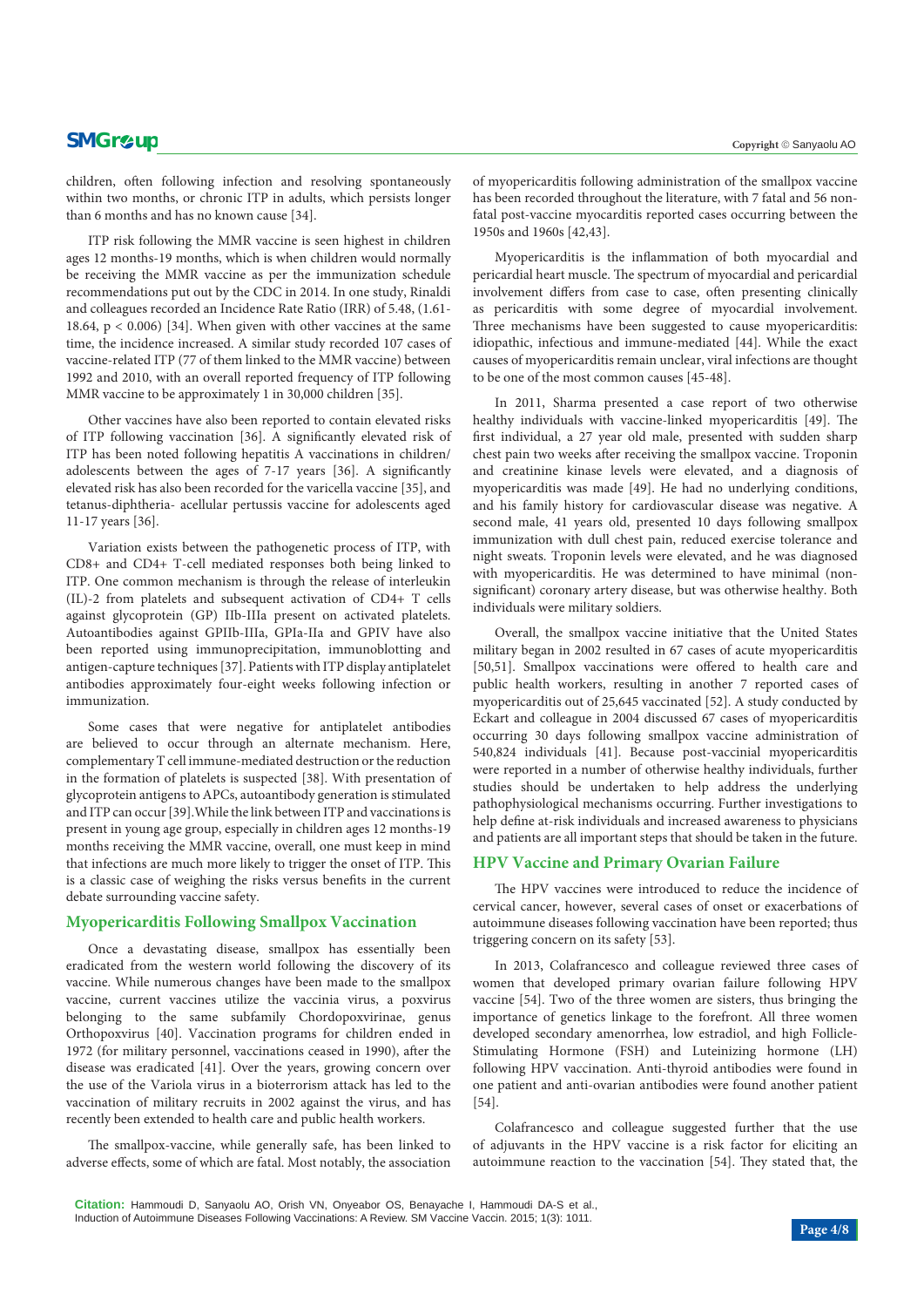## **SMGr** $\mathcal{L}$ **up** Copyright © Sanyaolu AO

HPV DNA fragments detected in Gardasil vials appeared to be firmly bound to the aluminum adjuvant used in the vaccine formulation thereby protecting against enzymatic degradation by endogenous nucleases; however, HPV DNA fragments were linked with a patient's death following immunization. The HPV DNA fragments were found in 16 different Gardasil vials [54]. Colafrancesco and colleague also note that HPV vaccine has been linked with demyelinating disease processes [54]. Adjuvants have been implicated recently in a new syndrome called "ASIA-Autoimmune / Inflammatory Syndrome Induced by Adjuvants" [13].

#### **HPV Vaccine and Systemic Lupus Erythematous (SLE)**

Since patients affected by SLE are at a high risk for cervical cancer, guidelines required that they are vaccinated during adolescence. However, the concern with the vaccination is the possible reactivation of the disease triggered by viral antigens or adjuvants present in the vaccine [55].

In 2013, Gatto and colleague investigated cases of SLE that emerged in women following HPV vaccination [56]. The onset of SLE occurred during the later doses of the HPV vaccination schedule and all the women had family histories of autoimmune disease. All the patients that developed SLE achieved remission with immunosuppression therapy [56].

Of the observed women a significant number of them had mild adverse effects to the vaccine with the first dose of the HPV vaccine schedule and then developed more serious SLE symptoms with subsequent does. It is important to assess and study the risk factors among high risk populations so that clinicians can make appropriate decisions on a case by case basis when prescribing the vaccine [56]. Another point for consideration was reported in four of the patients described that received booster immunization (second or third vaccination); although mild adverse events were observed following a previous dose of Gardasil. Notably, in most healthy subjects, mild adverse events following immunizations are transient and can be disregarded. In a high-risk population, these mild events may be of significance, and although further studies are required, it seems that assessment following each boost of vaccination may be beneficial.

In regards to the future of the HPV vaccine Gatto and colleague suggested a plausible causal link between HPV vaccination and onset or relapse of SLE is plausible [56]. Thus, although for most patients, the benefits of immunization outweigh its risks, clinicians must be aware of the odds for an autoimmune disease onset or exacerbation following HPV vaccination. A meticulous pre-vaccination riskbenefits assessment, close follow-up during and after each boost of vaccination, as well as assessment of concomitant therapy with immune-modulating agents such as Hydroxychloroquine (HCQ), seems reasonable for patients with an autoimmune disease [56].

In 2013, Macartney and colleague reviewed the literature for adverse events associated with the HPV vaccine and they reported that the predominant adverse reactions were mild reactions such as local injection site swelling or pain and generalized pain [57]. Macartney and colleague reported that there was no significant association between the HPV vaccine and serious adverse reactions, and that there was no chronic disease or autoimmune disease after four years following vaccination [57].

Macartney and colleague added that there are certain weaknesses

with regards to the reporting of adverse effects of vaccination that could provide unreliable information regarding adverse effects following vaccination [57]. Passive reporting is the primary source of information regarding vaccine adverse event as opposed to a systematic approach to tracking adverse vaccination events. In addition, short follow up periods that could miss more severe long term adverse reactions and lack of diversity of study groups are limitations of vaccine safety trials. Long term surveillance of vaccines among diverse populations is necessary for accurate safety assessments [57].

Colafrancesco and Tomljenovic with colleagues both suggested some serious study bias with regards to the safety review of the HPV vaccine Gardasil [54,58]. A large study concluded that the HPV vaccine poses no risk for autoimmune reactions, however the study has several potential biases which are that the majority of results reported were based on a women that received only one dose of the vaccine and not the full three-dose recommended course; the review panel for the study had a lack of immunology/autoimmune expertise. The study was driven by scientists that had potential conflicts of interest with MerckCompany, which was the company that produced the vaccine [54,58].

In a study carried out by Pellegrino and colleague to assess whether the number of hospitalizations for lupus in the US increased after introduction of HPV vaccination in 2006 using data from the National Hospital Discharge Survey, National Impatient Sample and the Kids' Impatient Sample, they found no evidence of increase in the emergency department admission as well as in the number of hospitalization [55]. Current review on the Immunogenicity and safety of the HPV vaccine in patients with autoimmune disease by Pellegrino and colleague states that only few data exist on the safety and efficacy of HPV vaccine in patients affected by autoimmune disease unlike in healthy women where the safety and efficacy has been shown in several randomised controlled clinical trials. They stated further that the vaccines are safe and efficacious in most of the patients affected by autoimmune disease; however, their concerns included the effects of concomitant therapies, the risk of disease exacerbation and the cost-effectiveness of the vaccination programs in the population [59]. In another current review on the interaction of vaccine with drug metabolism, Pellegrino and colleagues, put forward a hypothesis based on several cases that had reported changes in drug metabolism after vaccination [60,61]. It was reported that while reduction in the activity of specific Cytochrome P450 (CYPs) following vaccination may occur, perhaps through interferon  $\sqrt{}$  overproduction and specific drugs like anticonvulsant and theophyllinethat may have significant clinical importance, clinical interaction between vaccines and drugs that are metabolised by cytochromes uninfluenced by INFƴ levels like warfarin, are unlikely to occur [60,61].

### **Acute Disseminated Encephalomyelitis (ADEM) and Vaccination**

Acute Disseminated Encephalomyelitis (ADEM), a rare inflammatory demyelinating disease of the central nervous system is thought to be an autoimmune disorder in which the body's immune system mistakenly attacks its own brain tissue, triggered by an environmental stimulus in genetically susceptible individuals. It is often triggered by a response to an infection or to a vaccination hence it is sometimes referred to as post-infectious or post-immunization

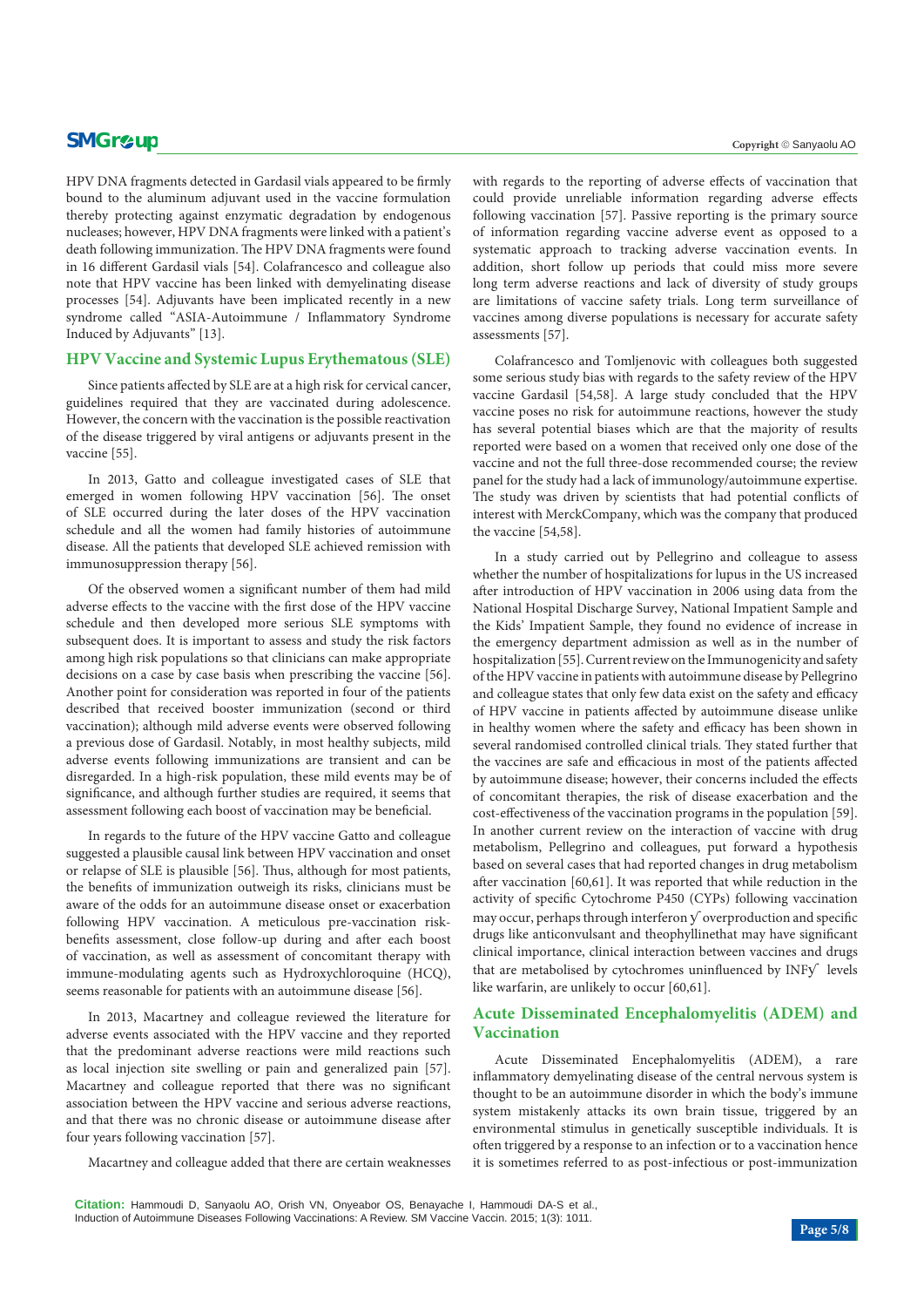## **SMGr** $\mathcal{L}$ **up** Copyright © Sanyaolu AO

acute disseminated encephalomyelitis. It usually occurs within a month from antigenic challenge and there are other causes as well. Incidence of this disease ranges from  $1/10<sup>6</sup>$  to  $1/10<sup>5</sup>$  and is susceptible to change between different vaccine formulations. It is more common in children and adolescents than it is in adults however studies have shown that it may occur at any age when post vaccination. About 5 percent of ADEM cases follow immunization and several vaccines have been implicated. Currently, the measles, mumps, and rubella vaccinations are most commonly associated [62].

#### **Vaccination and Genetics**

Many individuals suffering with autoimmune conditions have specific HLA proteins in common. Certain HLA proteins tend to have a predilection for activating the immune system against "self" cells. It has been suggested that certain HLA proteins also can explain why certain people are more prone to autoimmune conditions that are induced or exacerbated by vaccines. Santoro and colleague analyzed the unique HLA proteins of a woman that developed SLE and nephritic syndrome following vaccination with the hepatitis B vaccine [62]. They mentioned that HLA haplotype influences the antigenic presentation which, in predisposed individuals, leads to an increase in immune response against the self-antigens and that it could explain why only a few individuals are prone to develop autoimmune reactions after vaccinations [63]. Understanding more about the genomics behind specific HLA proteins and autoimmune reactivity could help make vaccination safer in the future. The use of genetic information has played a major role in certain aspects of personalized medicine for the improvement of patient care in the future; such as pharmacogenomics and biomarkers that include targeting of diagnostic or treatment approaches to patients based on their genetic make-up [64]. Personalized medicine is bound to survey and monitor risks by providing patients with a specific treatment considering their peculiar genetic profile as well as their molecular phenotype [65].

The diversity and heterogeneity of the immune response originates from the genetic history of each individual; hence it is believed to be partly related to polymorphisms in immune response genes [65]. Most genes that are important in influencing immune responses to vaccination are still unknown, clearly more work is required. A better understanding of the factors that determine an effective response to vaccination may lead to the identification of specific genes and pathways as targets for the development of novel more uniformly effective vaccines [66]. The collection of genes found on chromosome 6 forming the human leukocyte antigen system provides one of the greatest sources of genetic variation in individuals with respect to their immunological responses, and has been described in recent literature showing significant associations between vaccine response and human leukocyte antigen alleles, which is key to the development of future generations of vaccines [67].

#### **Future surveillance**

The World Health Organization has laid out some guidelines for assessing vaccines with regards to their relationship to causing autoimmune conditions: consistency and strength of association, specificity of association, and temporal association. In addition, there should be clear definitions of the adverse autoimmune event including clinical, pathological and biochemical aspects. To better decipher the possible relationship between vaccinations and

autoimmune diseases, future epidemiological research performed on larger groups with well-constructed studies should be undertaken. In addition, the re-visiting of previous case reports (as seen in GBS induced by the 1976 swine flu vaccination) can strengthen or help clarify claims made and help direct future surveillance programs and studies. Genetic scans as well as individual and family history of autoimmune diseases could be a useful method for evaluating new vaccines as well as for translational strategies for the implementation of personalized medicine.

#### **References**

- 1. [Nabel GJ. Designing tomorrow's vaccines. N Engl J Med. 2013; 368: 551-](http://www.ncbi.nlm.nih.gov/pubmed/23388006) [560.](http://www.ncbi.nlm.nih.gov/pubmed/23388006)
- 2. [Ansakorpi H, Rusanen H, Rytky S, Farkkilä M. Lambert-Eaton myasthenic](http://www.ncbi.nlm.nih.gov/pubmed/22571392)  [syndrome following H1N1-influenza vaccination: a case report. Acta Neurol](http://www.ncbi.nlm.nih.gov/pubmed/22571392)  [Scand. 2012; 126: e25-28.](http://www.ncbi.nlm.nih.gov/pubmed/22571392)
- 3. [Beeler J, Varricchio F, Wise R. Thrombocytopenia after immunization with](http://www.ncbi.nlm.nih.gov/pubmed/8684885)  [measles vaccines: review of the vaccine adverse events reporting system](http://www.ncbi.nlm.nih.gov/pubmed/8684885)  [\(1990 to 1994\). Pediatr Infect Dis J. 1996; 15: 88-90.](http://www.ncbi.nlm.nih.gov/pubmed/8684885)
- 4. [http://www.historyofvaccines.org/content/articles/disease-eradication college](http://www.historyofvaccines.org/content/articles/disease-eradication college of physician of Philadelphia. )  [of physician of Philadelphia.](http://www.historyofvaccines.org/content/articles/disease-eradication college of physician of Philadelphia. )
- 5. [Grammatikos AP, Mantadakis E, Falagas ME. Meta-analyses on pediatric](http://www.ncbi.nlm.nih.gov/pubmed/19393917)  [infections and vaccines. Infect Dis Clin North Am. 2009; 23: 431-457.](http://www.ncbi.nlm.nih.gov/pubmed/19393917)
- 6. <https://en.wikipedia.org/wiki/Vaccine.>
- 7. [Artnzen CJ. Edible vaccines. Public Health Rep. 1997; 112: 190-197.](http://www.ncbi.nlm.nih.gov/pubmed/9182305)
- 8. [Langridge WH. Edible vaccines. Sci Am. 2000; 283: 66-71.](http://www.ncbi.nlm.nih.gov/pubmed/10976468)
- 9. [Ingredients of Vaccines Fact Sheet: Centers for Disease Control and](http://www.cdc.gov/vaccines/vac-gen/additives.htm)  [Prevention 1600 Clifton Rd Atlanta, GA 3033. 2011.](http://www.cdc.gov/vaccines/vac-gen/additives.htm)
- 10. ["Thimerosal in vaccines". Center for Biologics Evaluation and Research, U.S.](http://www.fda.gov/BiologicsBloodVaccines/SafetyAvailability/VaccineSafety/UCM096228)  [Food and Drug Administration.](http://www.fda.gov/BiologicsBloodVaccines/SafetyAvailability/VaccineSafety/UCM096228)
- 11. [Bigham M, Copes R. Thiomersal in vaccines: balancing the risk of adverse](http://www.ncbi.nlm.nih.gov/pubmed/15691220)  [effects with the risk of vaccine-preventable disease. Drug Saf. 2005; 28: 89-](http://www.ncbi.nlm.nih.gov/pubmed/15691220) [101.](http://www.ncbi.nlm.nih.gov/pubmed/15691220)
- 12. [Offit PA. Thimerosal and vaccines--a cautionary tale. N Engl J Med. 2007;](http://www.ncbi.nlm.nih.gov/pubmed/17898096)  [357: 1278-1279.](http://www.ncbi.nlm.nih.gov/pubmed/17898096)
- 13. [Pellegrino P, Clementi E, Radice S. On vaccine's adjuvants and autoimmunity:](http://www.ncbi.nlm.nih.gov/pubmed/26031899)  [Current evidence and future perspectives Autoimmunity Reviews. 2015; 14:](http://www.ncbi.nlm.nih.gov/pubmed/26031899)  [880-888.](http://www.ncbi.nlm.nih.gov/pubmed/26031899)
- 14. [Wraith DC, Goldman M, Lambert PH. Vaccination and autoimmune disease:](http://www.ncbi.nlm.nih.gov/pubmed/14630450)  [what is the evidence? Lancet. 2003; 362: 1659-1666.](http://www.ncbi.nlm.nih.gov/pubmed/14630450)
- 15. [Miller SD, Olson JK, Croxford JL. Multiple pathways to induction of virus](http://www.ncbi.nlm.nih.gov/pubmed/11334486)[induced autoimmune demyelination: lessons from Theiler's virus infection. J](http://www.ncbi.nlm.nih.gov/pubmed/11334486)  [Autoimmun. 2001; 16: 219-227.](http://www.ncbi.nlm.nih.gov/pubmed/11334486)
- 16. [Salemi S, D'Amelio R. Could autoimmunity be induced by vaccination? Int](http://www.ncbi.nlm.nih.gov/pubmed/20521925)  [Rev Immunol. 2010; 29: 247-269.](http://www.ncbi.nlm.nih.gov/pubmed/20521925)
- 17. [Horwitz MS, Bradley LM, Harbertson J, Krahl T, Lee J. Diabetes induced by](http://www.ncbi.nlm.nih.gov/pubmed/9662368)  [Coxsackie virus: initiation by bystander damage and not molecular mimicry.](http://www.ncbi.nlm.nih.gov/pubmed/9662368)  [Nat Med. 1998; 4: 781-785.](http://www.ncbi.nlm.nih.gov/pubmed/9662368)
- 18. [Bogdanos D, Smith H, Ma Y, Baum H, Mieli-Vergani G, Vergani D. A study](http://www.ncbi.nlm.nih.gov/pmc/articles/PMC2275415/)  [of molecular mimicry and immunological cross-reactivity between hepatitis](http://www.ncbi.nlm.nih.gov/pmc/articles/PMC2275415/)  [B surface antigen and myelin mimics. Clin. & Dev. Immunology. 2005; 12:](http://www.ncbi.nlm.nih.gov/pmc/articles/PMC2275415/)  [217-224.](http://www.ncbi.nlm.nih.gov/pmc/articles/PMC2275415/)
- 19. [McCarthy N, Giesecke J. Incidence of Guillain-Barré syndrome following](http://www.ncbi.nlm.nih.gov/pubmed/11257070)  [infection with Campylobacter jejuni. Am J Epidemiol. 2001; 153: 610-614.](http://www.ncbi.nlm.nih.gov/pubmed/11257070)
- 20. [Center for Disease Control and Prevention \(CDC\). Preliminary results:](http://www.cdc.gov/mmwr/preview/mmwrhtml/mm59e0602a1.htm)  [surveillance for Guillain-Barre syndrome after receipt of influenza A \(H1N1\)](http://www.cdc.gov/mmwr/preview/mmwrhtml/mm59e0602a1.htm)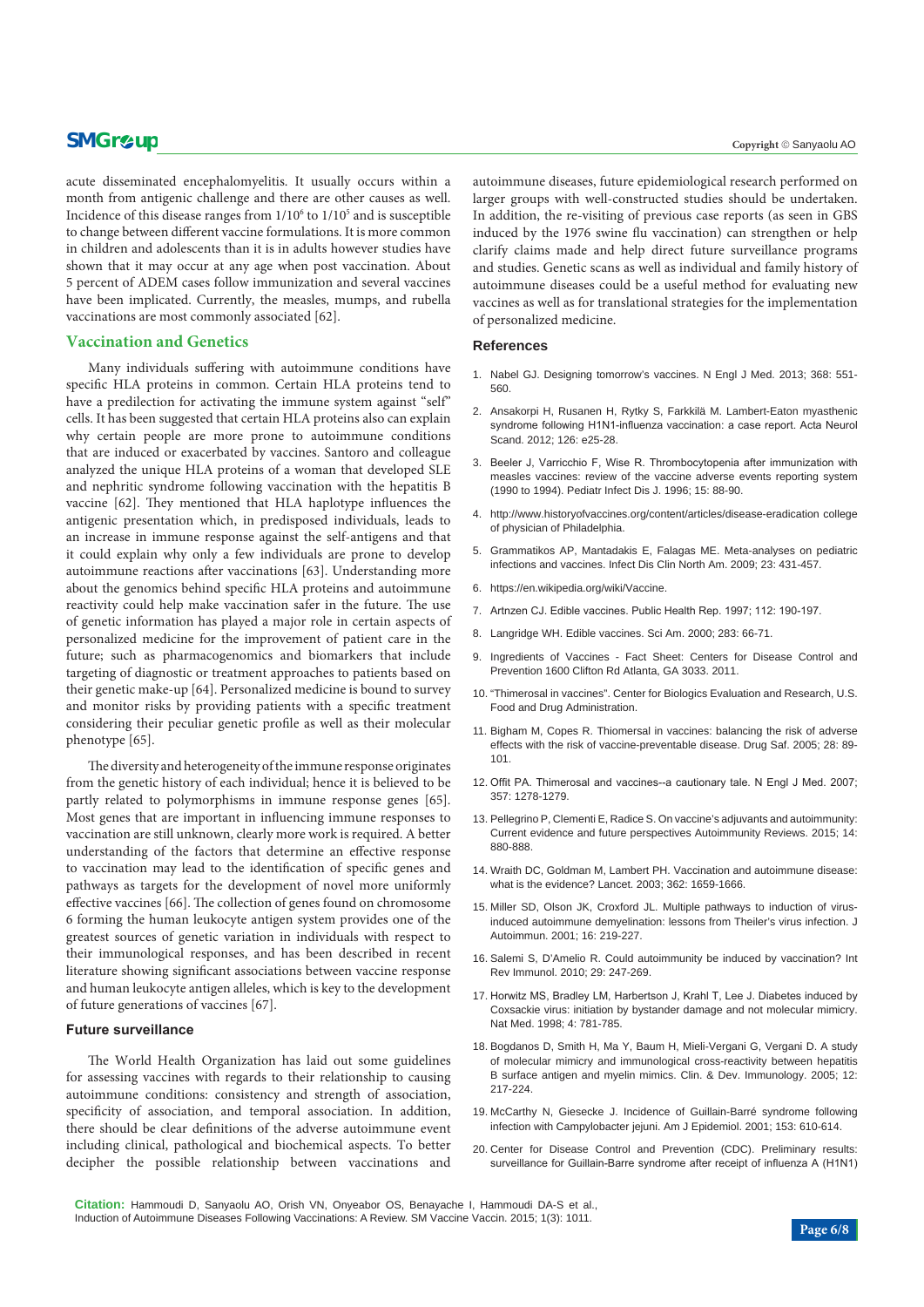## $\mathbf{SMG}$ r $\boldsymbol{\varphi}$ **up**  $\qquad$   $\qquad$   $\qquad$   $\qquad$   $\qquad$   $\qquad$   $\qquad$   $\qquad$   $\qquad$   $\qquad$   $\qquad$   $\qquad$   $\qquad$   $\qquad$   $\qquad$   $\qquad$   $\qquad$   $\qquad$   $\qquad$   $\qquad$   $\qquad$   $\qquad$   $\qquad$   $\qquad$   $\qquad$   $\qquad$   $\qquad$   $\qquad$   $\qquad$   $\qquad$   $\qquad$   $\qquad$   $\qquad$

[2009 monovalent vaccine - United States, 2009-2010. MMWR Morb Mortal](http://www.cdc.gov/mmwr/preview/mmwrhtml/mm59e0602a1.htm)  [Wkly. 2010; Rep 59; 657-661.](http://www.cdc.gov/mmwr/preview/mmwrhtml/mm59e0602a1.htm)

- 21. [McKhann GM, Griffin JW, Cornblath DR, Quaskey SA, Mellits ED. Role](http://www.ncbi.nlm.nih.gov/pubmed/3198752)  [of therapeutic plasmapheresis in the acute Guillain-Barré syndrome. J](http://www.ncbi.nlm.nih.gov/pubmed/3198752)  [Neuroimmunol. 1988; 20: 297-300.](http://www.ncbi.nlm.nih.gov/pubmed/3198752)
- 22. [Group B Strep \(GBS\) clinical overview. National Center for Immunization and](http://www.cdc.gov/groupbstrep/clinicians/clinical-overview.html)  [Respiratory Diseases, Division of Bacterial Diseases. 2014.](http://www.cdc.gov/groupbstrep/clinicians/clinical-overview.html)
- 23. [Bogliun G, Beghi E; Italian GBS Registry Study Group. Incidence and clinical](http://www.ncbi.nlm.nih.gov/pubmed/15242417)  [features of acute inflammatory polyradiculoneuropathy in Lombardy, Italy,](http://www.ncbi.nlm.nih.gov/pubmed/15242417)  [1996. Acta Neurol Scand. 2004; 110: 100-106.](http://www.ncbi.nlm.nih.gov/pubmed/15242417)
- 24. Ropper AH. Ischemic compression paresthesias in Guillain-Barré syndrome. Arch Neurol. 1991; 48: 1261-1262.
- 25. [Hurwitz ES, Holman RC, Nelson DB, Schonberger LB. National surveillance](http://www.ncbi.nlm.nih.gov/pubmed/6681655)  [for Guillain-Barré syndrome: January 1978-March 1979. Neurology. 1983;](http://www.ncbi.nlm.nih.gov/pubmed/6681655)  [33: 150-157.](http://www.ncbi.nlm.nih.gov/pubmed/6681655)
- 26. [Shoenfeld Y, Aron-Maor A. Vaccination and autoimmunity-'vaccinosis': a](http://www.ncbi.nlm.nih.gov/pubmed/10648110)  [dangerous liaison? J Autoimmun. 2000; 14: 1-10.](http://www.ncbi.nlm.nih.gov/pubmed/10648110)
- 27. [Kaplan JE, Katona P, Hurwitz ES, Schonberger LB. Guillain-Barré syndrome](http://www.ncbi.nlm.nih.gov/pubmed/7097920)  [in the United States, 1979-1980 and 1980-1981. Lack of an association with](http://www.ncbi.nlm.nih.gov/pubmed/7097920)  [influenza vaccination. JAMA. 1982; 248: 698-700.](http://www.ncbi.nlm.nih.gov/pubmed/7097920)
- 28. [Schonberger LB, Bregman DJ, Sullivan-Bolyai JZ, Keenlyside RA, Ziegler](http://www.ncbi.nlm.nih.gov/pubmed/463869)  [DW, Retailliau HF, et al. Guillain-Barre syndrome following vaccination in the](http://www.ncbi.nlm.nih.gov/pubmed/463869)  [National Influenza Immunization Program, United States, 1976--1977. Am J](http://www.ncbi.nlm.nih.gov/pubmed/463869)  [Epidemiol. 1979; 110: 105-123.](http://www.ncbi.nlm.nih.gov/pubmed/463869)
- 29. [Safranek TJ, Lawrence DN, Kurland LT, Culver DH, Wiederholt WC, Hayner](http://www.ncbi.nlm.nih.gov/pubmed/1851395)  [NS, et al. Reassessment of the association between Guillain-Barré syndrome](http://www.ncbi.nlm.nih.gov/pubmed/1851395)  [and receipt of swine influenza vaccine in 1976-1977: results of a two-state](http://www.ncbi.nlm.nih.gov/pubmed/1851395)  [study. Expert Neurology Group. Am J Epidemiol. 1991; 133: 940-951.](http://www.ncbi.nlm.nih.gov/pubmed/1851395)
- 30. [Dempsey AF, Pyrzanowski J, Brewer S, Barnard J, Sevick C, O'Leary ST.](http://www.ncbi.nlm.nih.gov/pubmed/25731788)  [Acceptability of using standing orders to deliver human papillomavirus](http://www.ncbi.nlm.nih.gov/pubmed/25731788)  [vaccines in the outpatient obstetrician/gynecologist setting. Vaccine. 2015;](http://www.ncbi.nlm.nih.gov/pubmed/25731788)  [33: 1773-1779.](http://www.ncbi.nlm.nih.gov/pubmed/25731788)
- 31. [Vlacha V, Forman EN, Miron D, Peter G. Recurrent thrombocytopenic](http://www.ncbi.nlm.nih.gov/pubmed/8628619)  [purpura after repeated measles-mumps-rubella vaccination. Pediatrics.](http://www.ncbi.nlm.nih.gov/pubmed/8628619)  [1996; 97: 738-739.](http://www.ncbi.nlm.nih.gov/pubmed/8628619)
- 32. Jonville-Bera AP, Autret E, Galy-Eyraud C, Hessel L. Thrombocytopenic purpura after measles, mumps and rubella vaccination: a retrospective survey by the French regional pharmacovigilance centres and pasteurmerieux serums et vaccines. Pediatr Infect Dis J. 1996; 15: 44-48.
- 33. [Cecinati V, Principi N, Brescia L, Giordano P, Esposito S. Vaccine](http://www.ncbi.nlm.nih.gov/pubmed/23324619)  [administration and the development of immune thrombocytopenic purpura in](http://www.ncbi.nlm.nih.gov/pubmed/23324619)  [children. Hum Vaccin Immunother. 2013; 9: 1158-1162.](http://www.ncbi.nlm.nih.gov/pubmed/23324619)
- 34. [Rinaldi M, Perricone C, Ortega-Hernandez OD, Perricone R, Shoenfeld Y.](http://www.ncbi.nlm.nih.gov/pubmed/24763539)  [Immune thrombocytopaenic purpura: an autoimmune cross-link between](http://www.ncbi.nlm.nih.gov/pubmed/24763539)  [infections and vaccines. Lupus. 2014; 23: 554-567.](http://www.ncbi.nlm.nih.gov/pubmed/24763539)
- 35. [Sauvé Laura J, Bettinger J, Scheifele D, Halperin S, Vaudry W, Law B. Post](http://www.ncbi.nlm.nih.gov/pubmed/20160658)  [Vaccination Thrombocytopenia in Canada. The Pediatric Infectious Disease](http://www.ncbi.nlm.nih.gov/pubmed/20160658)  [Journal. 2010; 29: 559-561.](http://www.ncbi.nlm.nih.gov/pubmed/20160658)
- 36. [O'Leary ST, Glanz JM, McClure DL, Akhtar A, Daley MF. The risk of immune](http://www.ncbi.nlm.nih.gov/pubmed/22232308)  [thrombocytopenic purpura after vaccination in children and adolescents.](http://www.ncbi.nlm.nih.gov/pubmed/22232308)  [Pediatrics. 2012; 129: 248-255.](http://www.ncbi.nlm.nih.gov/pubmed/22232308)
- 37. [Provan D. Characteristics of immune thrombocytopenic purpura: a guide for](http://www.ncbi.nlm.nih.gov/pubmed/19200302)  [clinical practice. Eur J Haematol Suppl. 2009; 8-12.](http://www.ncbi.nlm.nih.gov/pubmed/19200302)
- 38. [Toltl LJ, Nazi I, Jafari R, Arnold DM. Piecing together the humoral and cellular](http://www.ncbi.nlm.nih.gov/pubmed/22102266)  [mechanisms of immune thrombocytopenia. Semin Thromb Hemost. 2011;](http://www.ncbi.nlm.nih.gov/pubmed/22102266)  [37: 631-639.](http://www.ncbi.nlm.nih.gov/pubmed/22102266)
- 39. [Kuwana M, Okazaki Y, Ikeda Y. Splenic macrophages maintain the anti](http://www.ncbi.nlm.nih.gov/pubmed/18826388)[platelet autoimmune response via uptake of opsonized platelets with immune](http://www.ncbi.nlm.nih.gov/pubmed/18826388)  [thrombocytopenic purpura. J Thromb Haemost. 2009; 7: 322-329.](http://www.ncbi.nlm.nih.gov/pubmed/18826388)
- 
- 40. Lewis FS, Norton SA, Bradshaw RD, Lapa J & Grabenstein JD. Analysis of cases reported as generalized vaccinia during the US military smallpox vaccination program, December 2002 to December 2004. J Am Acad Dermatol. 2004; 55: 23-31.
- 41. [Eckart RE, Love SS, Atwood JE, Arness MK, Cassimatis DC. Incidence and](http://www.ncbi.nlm.nih.gov/pubmed/15234435)  [follow-up of inflammatory cardiac complications after smallpox vaccination. J](http://www.ncbi.nlm.nih.gov/pubmed/15234435)  [Am Coll Cardiol. 2004; 44: 201-205.](http://www.ncbi.nlm.nih.gov/pubmed/15234435)
- 42. [Engler RJM, Nelson MR, Collins LC, Spooner C, Hemann BA, Gibbs BT,](http://www.ncbi.nlm.nih.gov/pubmed/25793705)  [et al. A Prospective Study of the Incidence of Myocarditis/Pericarditis and](http://www.ncbi.nlm.nih.gov/pubmed/25793705)  [New Onset Cardiac Symptoms following Smallpox and Influenza Vaccination](http://www.ncbi.nlm.nih.gov/pubmed/25793705)  [PLoS One. 2015; 10: e0118283.](http://www.ncbi.nlm.nih.gov/pubmed/25793705)
- 43. [Cassimatis DC, Atwood JE, Engler RM, Linz PE, Grabenstein JD. Smallpox](http://www.ncbi.nlm.nih.gov/pubmed/15120802)  [vaccination and myopericarditis: a clinical review. J Am Coll Cardiol. 2004;](http://www.ncbi.nlm.nih.gov/pubmed/15120802)  [43: 1503-1510.](http://www.ncbi.nlm.nih.gov/pubmed/15120802)
- 44. [Imazio M, Cooper LT. Management of myopericarditis. Expert Rev Cardiovasc](http://www.ncbi.nlm.nih.gov/pubmed/23405840)  [Ther. 2013; 11: 193-201.](http://www.ncbi.nlm.nih.gov/pubmed/23405840)
- 45. [Lee WS, Lee KJ, Kwon, J.E. et al. Acute viral myopericarditis presenting](http://www.ncbi.nlm.nih.gov/pubmed/22707895)  [as a transient effusive-constrictive pericarditis caused by coinfection with](http://www.ncbi.nlm.nih.gov/pubmed/22707895)  [coxsackieviruses A4 and B3. Korean J Intern Med. 2012; 27: 216-220.](http://www.ncbi.nlm.nih.gov/pubmed/22707895)
- 46. [Fernández-Ruiz M, Muñoz-Codoceo C, López-Medrano F, Faré-García R,](http://www.ncbi.nlm.nih.gov/pubmed/19015608)  [Carbonell-Porras A. Cytomegalovirus myopericarditis and hepatitis in an](http://www.ncbi.nlm.nih.gov/pubmed/19015608)  [immunocompetent adult: successful treatment with oral valganciclovir. Intern](http://www.ncbi.nlm.nih.gov/pubmed/19015608)  [Med. 2008; 47: 1963-1966.](http://www.ncbi.nlm.nih.gov/pubmed/19015608)
- 47. [Zubiaurre L, Zapata E, Bujanda L, Castillo M, Oyarzabal I. Cytomegalovirus](http://www.ncbi.nlm.nih.gov/pubmed/17278238)  [hepatitis and myopericarditis. World J Gastroenterol. 2007; 13: 647-648.](http://www.ncbi.nlm.nih.gov/pubmed/17278238)
- 48. Roubille F, Gahide G, Moore-Morris T, Granier M, Davy JM, Vernhet H, Piot C. Epstein-Barr virus (EBV) and acute myopericarditis in an immunocompetent patient: first demonstrated case and discussion. Intern. Med. 2008; 47: 627- 629.
- 49. [Sharma U, Tak T. A report of 2 cases of myopericarditis after Vaccinia virus](http://www.ncbi.nlm.nih.gov/pubmed/22324207)  [\(smallpox\) immunization. WMJ. 2011; 110: 291-294.](http://www.ncbi.nlm.nih.gov/pubmed/22324207)
- 50. [Grabenstein JD, Winkenwerder W. US military smallpox vaccination program](http://www.ncbi.nlm.nih.gov/pubmed/12824209)  [experience. JAMA. 2003; 289: 3278-3282.](http://www.ncbi.nlm.nih.gov/pubmed/12824209)
- 51. [Halsell JS, Riddle JR, Atwood JE, Gardner P, Shope R. Myopericarditis](http://www.ncbi.nlm.nih.gov/pubmed/12824210)  [following smallpox vaccination among vaccinia-naive US military personnel.](http://www.ncbi.nlm.nih.gov/pubmed/12824210)  [JAMA. 2003; 289: 3283-3289.](http://www.ncbi.nlm.nih.gov/pubmed/12824210)
- 52. [Morgan J, Roper MH, Sperling L, Schieber RA, Heffelfinger JD, Casey CG,](http://www.ncbi.nlm.nih.gov/pubmed/18284365)  [et al. Myocarditis, pericarditis, and dilated cardiomyopathy after smallpox](http://www.ncbi.nlm.nih.gov/pubmed/18284365)  [vaccination among civilians in the United States, January-October 2003. Clin](http://www.ncbi.nlm.nih.gov/pubmed/18284365)  [Infect Dis. 2008; 46: S242-S250.](http://www.ncbi.nlm.nih.gov/pubmed/18284365)
- 53. [Pellegrino P, Carnovale C, Perrone V, Salvati D, Gentili M, Brusadelli T, et](http://onlinelibrary.wiley.com/doi/10.1111/aji.12190/abstract)  [al. On the Association between Human Papillomavirus Vaccine and Primary](http://onlinelibrary.wiley.com/doi/10.1111/aji.12190/abstract)  [Ovarian Failure. American Journal of Reproductive Immunology. 2014; 71:](http://onlinelibrary.wiley.com/doi/10.1111/aji.12190/abstract)  [293-294.](http://onlinelibrary.wiley.com/doi/10.1111/aji.12190/abstract)
- 54. [Colafrancesco S, Perricone C, Tomljenovic L, & Shoenfeld Y. Human](http://www.ncbi.nlm.nih.gov/pubmed/23902317)  [papilloma virus vaccine and primary ovarian failure: another facet of the](http://www.ncbi.nlm.nih.gov/pubmed/23902317)  [autoimmune/inflammatory syndrome induced by adjuvants. American J of](http://www.ncbi.nlm.nih.gov/pubmed/23902317)  [Reproductive Immunol. 2013; 70: 309-316.](http://www.ncbi.nlm.nih.gov/pubmed/23902317)
- 55. [Pellegrino P, Carnovale C, Perrone V, Salvati D, Gentili M, Antoniazzi S,](https://www.researchgate.net/publication/259113800_Human_Papillomavirus_Vaccine_in_Patients_with_Systemic_Lupus_Erythematosus)  [Clementi E, Radice S. Human Papillomavirus Vaccine in Patients with](https://www.researchgate.net/publication/259113800_Human_Papillomavirus_Vaccine_in_Patients_with_Systemic_Lupus_Erythematosus)  [Systemic Lupus Erythematosus. Epidemiology. 2014; 25: 155-156.](https://www.researchgate.net/publication/259113800_Human_Papillomavirus_Vaccine_in_Patients_with_Systemic_Lupus_Erythematosus)
- 56. [Gatto M, Agmon-Levin N, Soriano A, Manna R, Maoz-Segal R, Kivity](http://www.ncbi.nlm.nih.gov/pubmed/23624585)  [S, Shoenfeld Y. Human papillomavirus vaccine and systemic lupus](http://www.ncbi.nlm.nih.gov/pubmed/23624585)  [erythematosus. Clinical Rheumatology. 2013; 32: 1301-1307.](http://www.ncbi.nlm.nih.gov/pubmed/23624585)
- 57. [Macartney KK, Chiu C, Georgousakis M, Brotherton JM. Safety of human](http://www.ncbi.nlm.nih.gov/pubmed/23637071)  [papillomavirus vaccines: a review. Drug Saf. 2013; 36: 393-412.](http://www.ncbi.nlm.nih.gov/pubmed/23637071)
- 58. [Tomljenovic L & Shaw CA. Letter to the editor, Journal of Internal Medicine.](http://sanevax.org/letter-to-the-editor-of-the-journal-of-internal-medicine/)  [2012; 272; 514-515.](http://sanevax.org/letter-to-the-editor-of-the-journal-of-internal-medicine/)
- 59. [Pellegrino P, Radice S, Clementi E. Immunogenicity and safety of the human](http://www.ncbi.nlm.nih.gov/pubmed/26036945)